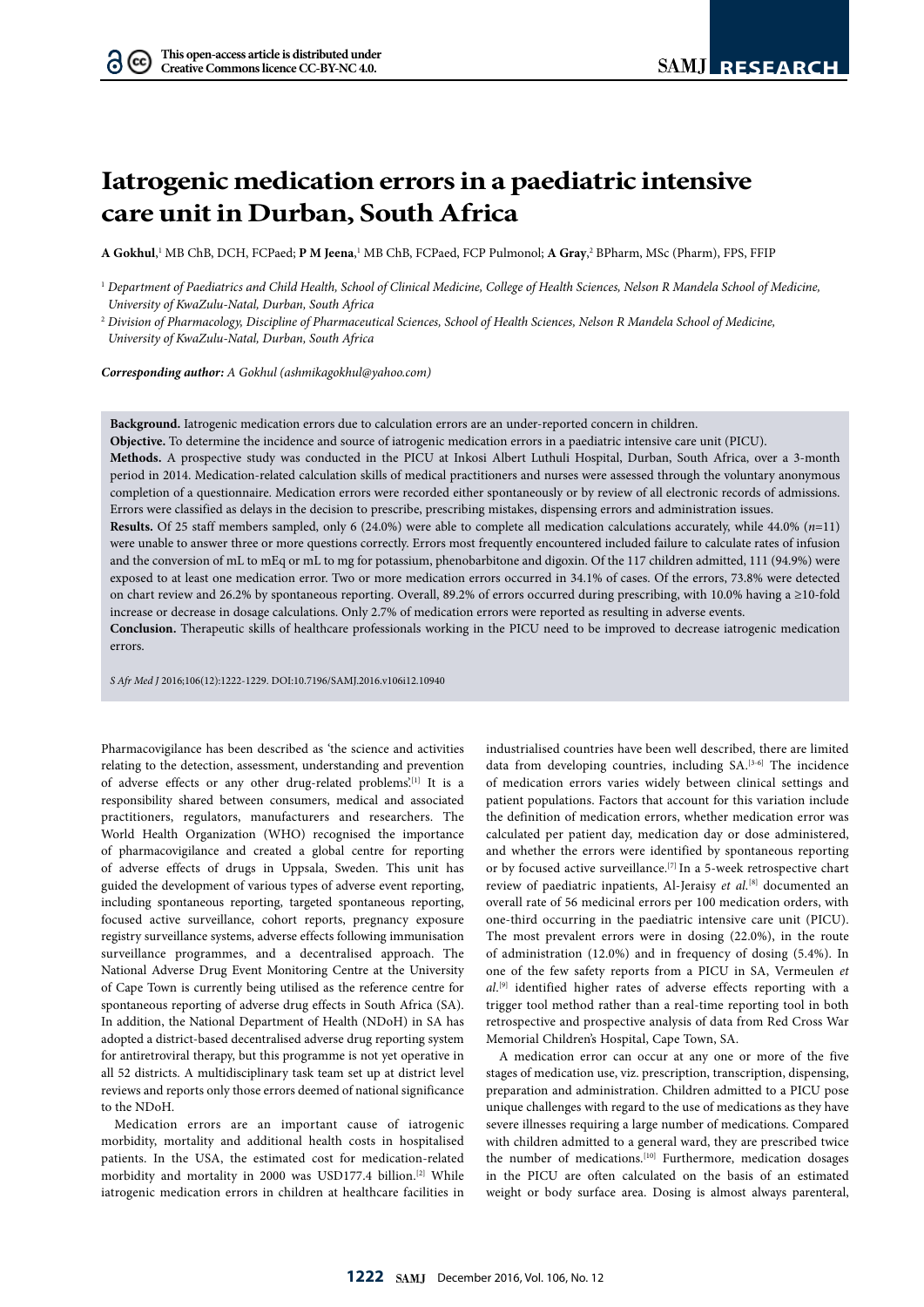and medications require dilution before being administered as an infusion at a specific rate. Medication errors are likely to occur as a result of the large number of prescribed items, the multiple care providers involved, and the extensive detail required in an ICU setting. Patients in these units are often sedated and rely on dedicated professionals and sophisticated technologies and equipment delivering essential care. These patients have little physiological reserve, which potentially increases the risk of adverse events.[10] Lack of adequate training of healthcare professionals, poor understanding of the pharmacokinetics and pharmacodynamics of medications, poor vigilance and lack of medicine-related audits contribute to high rates of medication errors in children. There is a seven-fold increased risk of medication errors in the intensive care unit (ICU) compared with the general ward.  $\rm ^{\rm [11]}$ 

In attempting to identify the source of these errors, Rowe *et al.*[12] studied the calculation skills of paediatric residents in 1993 (34 participants) and 1995 (30 participants), each time by administering anonymously written tests that mirrored real-life paediatric bedside dosing challenges. In both years, 44% of trainees made at least one medication error, with 11% (7 of 64) making a 10-fold or greater error in dosage. These seven residents made significantly more errors than the rest of the group. Six of the seven residents were in their first year of training.

#### **Objective**

Currently there is no published literature on iatrogenic medication errors in SA. We conducted the first prospective study to define iatrogenic medication errors in a PICU.

### **Methods**

This study was conducted prospectively over the 3-month period September - November 2014 in a 14-bed PICU at Inkosi Albert Luthuli Hospital (IALCH), Durban, SA. The unit admits an average of 500 critically ill children aged 0 - 12 years annually and serves a population of 3 million children in the province of KwaZulu-Natal, SA. The PICU functions as a closed unit, staffed by three fulltime subspecialists, one fellow training in critical care and seven registrars, and has a nurse/patient ratio of 1:1. Most of the nurses in the unit (>80%) do not have specialised critical care training, and there is constant turnaround of staff due to resignation. The registrars are in training for paediatrics and work in the unit on a 3-monthly rotational basis. The hospital has a computerised physician order entry (CPOE) system for prescribing medication. A pharmacist dispenses electronically submitted medication orders but does not attend to patients at the bedside. On average 1 - 2 patients are admitted to the unit each day, but occasionally 4 - 5 patients may be admitted on a single day. Admissions arrive at all times of the day or night but are usually concentrated in the early evening. There are four registrars on duty between 08h00 and 18h00, one of whom continues to undertake a 24-hour shift. A different registrar works between 20h00 and 08h00 every night. Two consultant ward rounds, one at 10h00 and a second at 17h00, are done each day.

Medication calculation skills of healthcare staff in the PICU were assessed by requesting medical and nursing staff to voluntarily complete a paper-based questionnaire, adapted from that used by Rowe et al. (Appendix 1).<sup>[12]</sup> The questionnaire was answered anonymously. There were no time restrictions placed on respondents for completion of the questionnaire. The questionnaire was administered at the onset of the study, during September 2014. Basic calculation skills tested were conversion of millilitres to

milliequivalents and milligrams to millilitres and vice versa, pounds to kilograms, and methods of preparing infusions.

The CPOE system at IALCH allows only medical staff to order medication. The medication is usually ordered in milligrams with options for the selection of the frequency and route of administration provided. The program does not auto-calculate the conversion of milligrams to millilitres and there are no safety checks to limit prescriptions below and above therapeutic ranges, or maximum daily doses of medications. Nurses are tasked with the conversion of milligrams to millilitres and administration of medications, and are required to confirm the conversion with a colleague. There is no routine process to check whether this process is undertaken or accurate. At the end of a 7-day period, orders of medications on the system that are not renewed 'fall off' the daily prompts.

For the prospective study, parents and caregivers of all patients admitted to the unit over the study period were informed of the study, and written informed consent in English or isiZulu was obtained. For the spontaneous reporting of medical errors, all staff were reassured that persons responsible for errors or those reporting the incident would not be subject to any legal inquiry. All reports were treated as confidential. For easy access of study material, blank copies of the spontaneous reporting questionnaire were made available in a storage box that was labelled and left in the unit. The questionnaire included demographic data, date, time, number of staff on duty, description of the reason for the patient's admission, list of all medications the patient had received, type and description of medication error, impact and outcome of error, who reported it and whether the error was disclosed to the family. These forms were collected daily and entered into the database.

Focused surveillance of errors by review of the electronic chart of every admission to the PICU over the study period was conducted by the primary investigator at the end of the 3-month study period to identify any medication errors that were missed. All medicine doses were compared with those suggested in a standard reference text.[13] A medication error was defined as any error in the medication process, whether there was an adverse consequence or not. The type and description of medication error included errors relating to the decision to order medication (such as delays in ordering, indications or contraindications), prescribing errors (delays in prescribing, incorrect patient, incorrect medicine, incorrect intravenous rate, incorrect intravenous concentration, incorrect strength, incorrect frequency, incorrect route, duplicate order), dispensing delay (lack of ordering or issuing the medicine), preparation errors (unsterile technique, incorrect intravenous concentration, incorrect medicine used, labelling error), and administration errors (wrong patient, wrong medicine given, incorrect dose given, incorrect intravenous rate, incorrect route, extra dose given, dose omitted, medication given but not prescribed).

The outcomes of medicinal error were classified as fatal (patient died), life-threatening (e.g. respiratory failure requiring intubation, coma, anaphylactic shock), serious (e.g. bleeding, altered mental state, increased plasma creatinine, drop in blood pressure, allergic reaction) or significant (e.g. rash, diarrhoea, thrombocytopenia, nausea/vomiting).

All data were analysed with the assistance of a statistician, using the Statistical Package for Social Sciences (SPSS) version 21 (IBM, USA). Results were provided as descriptive statistics such as frequencies, percentages, and means and standard deviations. The study received ethical approval from the Biomedical Research Ethics Committee of the University of KwaZulu-Natal (ref. no. BE250/13).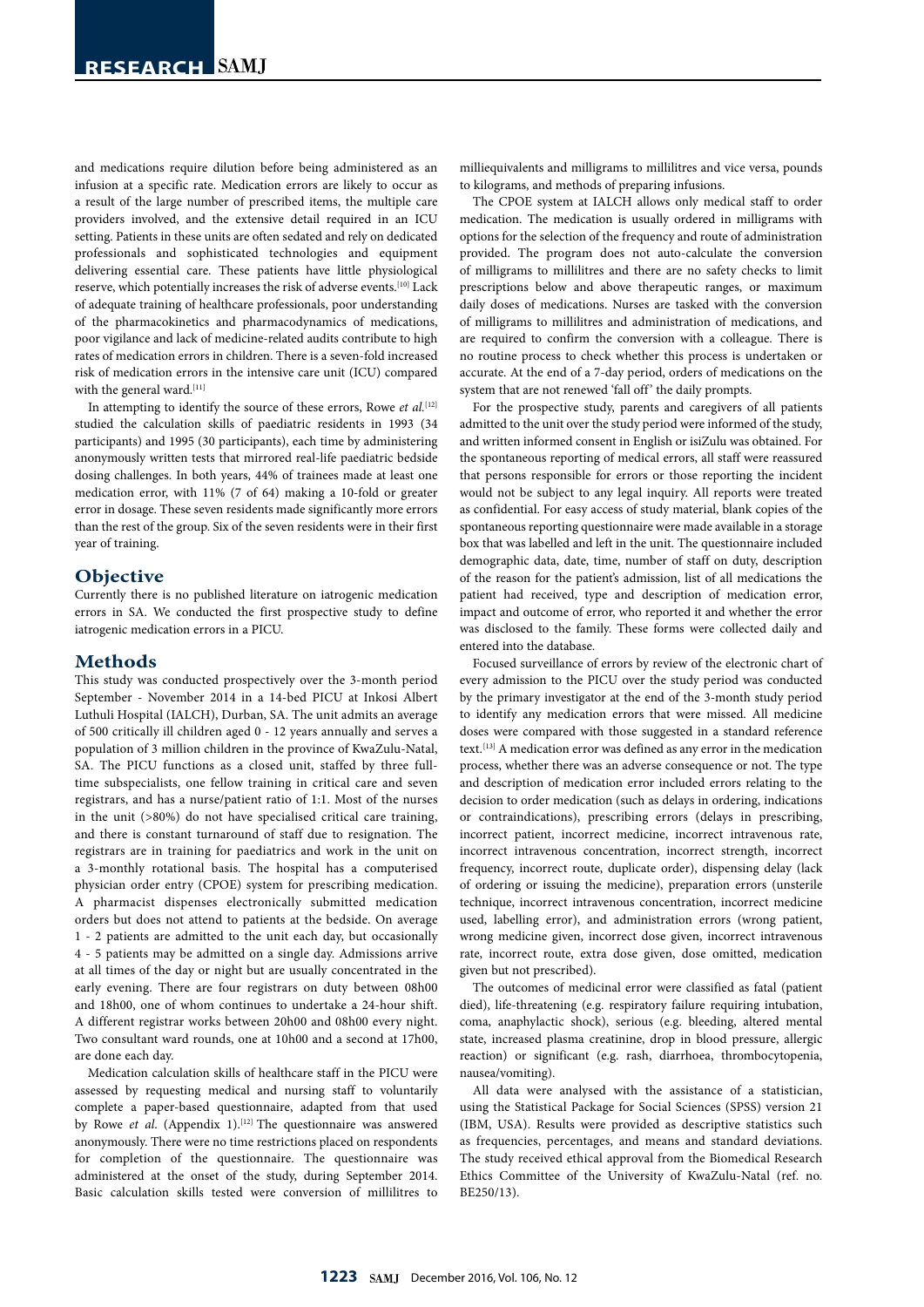# **Results**

There were 117 patients admitted to the PICU during the 3-month period. The most common primary diagnosis was acute respiratory failure secondary to bronchopneumonia (64.0%), with acute respiratory distress syndrome seen in 23.3% of these cases. Of the patients admitted, 19.0% of admissions were HIV-infected, confirmed on two HIV DNA polmerase chain reaction-positive results; 93.2% of admissions were accepted as acute emergencies and 6.8% as elective cases.

#### **Errors in calculation**

Twenty-five healthcare professionals out of a total of 74 (63 nursing and 11 medical practitioners) completed the 11 questions in the medication calculation questionnaires. The level of expertise was known via the questionnaire for 48.0% (12/25) of the respondents, the majority of these (75.0%, 9/12) being nurses. Only six staff members answered all 11 questions correctly. Eleven staff members (44.0%) incorrectly answered three or more questions, and this was proportionally equally spread between medical and nursing staff. Common errors included failure to calculate rates of infusion, the conversion of millilitres to milliequivalents for potassium, phenobarbitone and digoxin, and 10- to 1 000-fold higher or lower doses for the individual medications (Tables 1 and 2). gees<br>s, ff<br>s

#### **Spontaneous and active focused reporting of medication errors**

Of the 117 admissions, 111 (94.9%) experienced at least one iatrogenic medication error. Medication errors were spontaneously reported in 29 cases (26.1%), while an additional 82 errors (73.9%) were detected by means of electronic chart review. Spontaneous reports were completed mostly by medical staff (73.9%), but also by nursing staff (27.1%). The majority of errors occurred in male patients (63.1%) and those <6 months of age (69.4%). Thirty-two percent of subjects with medication errors were severely underweight for age (WHO *z*-score <3). Common medications where errors were noted included antibiotics (91.9%), analgesics (78.4%) and sedatives (73.9%) (Fig. 1). The greatest number of errors (45.1%) occurred between 08h00 and 16h00 on weekdays, a period when there is an active turnaround of patients (Fig. 2). There was no increase in errors over weekends or public holidays, when there are fewer staff members on duty.

Of the 111 patients in whom a medication error was reported or detected, 65.8% had 1 medication error, 18.0% had 2 medication errors, 8.1% had 3 medication errors, 6.32% had 4 errors, and 1.8% had 5 errors. Delays in the decision to prescribe were noted in only 4.5% of patients. Actual prescribing errors occurred in 89.2% of patients, with delay in ordering (22.5%), incorrect concentration (19.8%), duplicate ordering (16.2%) and lack of renewal of scripts (38.7%) being the most common mistakes. Preparation errors comprised 6.3% of total errors. Administration errors mainly consisted of dose omissions (16.2%) and administering medicines that were not



Fig. 1. Errors according to type of medication. (\*Antiretrovirals, antitubercu*losis drugs, supplements.)*





### **Table 1. Calculation skills and common errors among healthcare professionals (***N***=25) completing the theoretical questionnaire**

|                              | Correct, | Incorrect,         | Did not answer,          | Did not know, |
|------------------------------|----------|--------------------|--------------------------|---------------|
| Questions                    | n(%)     | $n\left(\%\right)$ | $n(\%)$                  | $n (%)^*$     |
| Potassium chloride mEq to mL | 17(68.0) | 6(24.0)            | 2(8.0)                   | 8(24.0)       |
| Digoxin mL to mg             | 19(76.0) | 5(20.0)            | 1(4.0)                   | 6(24.0)       |
| Phenobarbitone mL to mg      | 18(72.0) | 7(28.0)            | $\overline{\phantom{0}}$ | 7(28.0)       |
| Pounds to kg                 | 13(52.0) | 3(12.0)            | 9(36.0)                  | 12(48.0)      |
| Dopamine infusion            | 11(44.0) | 3(12.0)            | 11(44.0)                 | 14(56.0)      |

\*Did not know = incorrect + did not answer.

#### **Table 2. The magnitude of the errors (***N***=25)**

|                               |                    | Significant incorrect doses, $n$ |                          |                          |                          |                          |                          |                          |
|-------------------------------|--------------------|----------------------------------|--------------------------|--------------------------|--------------------------|--------------------------|--------------------------|--------------------------|
| Questions on drug calculation | <b>Incorrect</b>   | $<15\times$                      | $15\times$               | $20\times$               | $1000\times$             | $10\times$               | $100\times$              | $1000\times$             |
| skills                        | answer, $n$ $(\%)$ | more                             | more                     | more                     | more                     | <b>less</b>              | less                     | <b>less</b>              |
| Potassium chloride, mEq to mL | 6(24.0)            |                                  | $\overline{\phantom{a}}$ | 4                        | $\overline{\phantom{a}}$ |                          | -                        |                          |
| Digoxin, mg to mL             | 2(8.0)             | $\overline{\phantom{a}}$         |                          | $\overline{\phantom{a}}$ | $\overline{\phantom{a}}$ |                          |                          |                          |
| Digoxin, mL to mg             | 5(20.0)            |                                  |                          | $\overline{\phantom{a}}$ |                          | $\overline{\phantom{a}}$ | $\overline{\phantom{a}}$ | $\overline{\phantom{0}}$ |
| Phenobarbitone, mL to mg      | 7(28.0)            |                                  |                          | $\overline{\phantom{a}}$ | $\overline{\phantom{a}}$ |                          |                          |                          |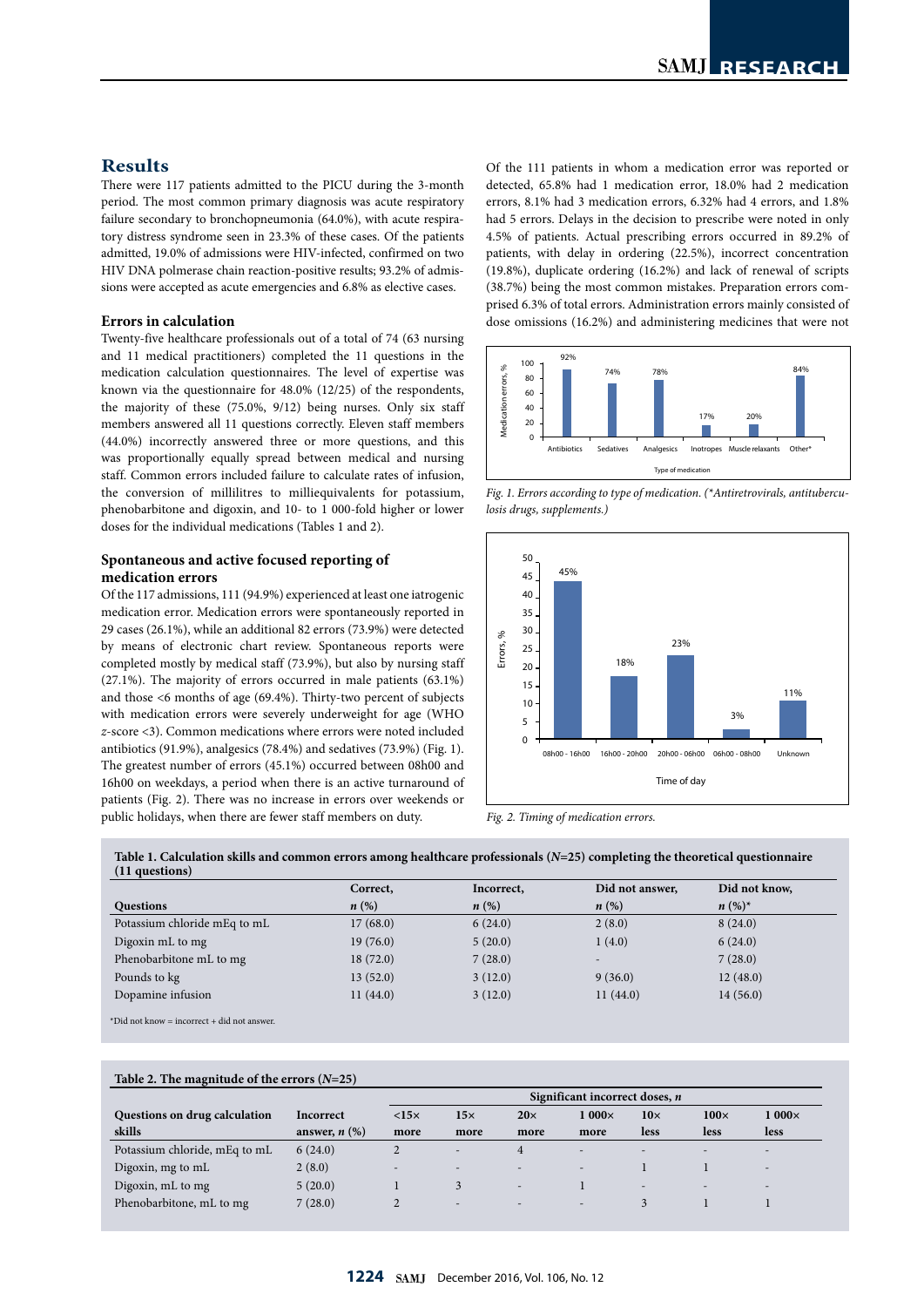prescribed (15.3%). Only 2.7% of medication errors were reported as resulting in adverse events (Table 3).

Of the 111 patients with medication errors, 12 (10.8%) had significant dosage errors (3.2- and 32-fold increases in the dose of phenobarbitone, 1.5- and 20-fold increases in the dose of acyclovir, 10-fold increase in the dose of tazobactam, 3.5-fold increase in the dose of fluconazole, 1.3-fold increase in the dose of sildenafil, 4-fold decrease in the dose of meropenem, 20-fold decrease in the dose of captopril, and a 2.85-fold decrease and 10-fold increase in the dose of furosemide infusion). Of these 12 patients 4 died, none apparently from the direct effect of the medication error. In the remaining 8 patients, toxic phenobarbitone levels, renal impairment caused by furosemide and increased septic markers as a result of an inadequate dose of meropenem were reported (Table 2).

### **Discussion**

The major finding in this study of iatrogenic medication errors in an SA PICU was the poor medication-related calculations skills demonstrated by healthcare professionals. The dosing errors in calculations ranged from 10 to 1 000 times more or less than the precise dose. As these questionnaires were answered in the individuals' own time, factors such as excessive workload or fatigue were unlikely to have contributed to the poor results.<sup>[14,15]</sup> Rowe *et al*.<sup>[8]</sup> had similar findings, showing that a substantial proportion of paediatric trainees made life-threatening mistakes while calculating medication doses under optimal test conditions. These findings suggest that testing of calculation skills should be mandatory before any nurse or medical

| Table 3. Types of common medication errors $(N=111)$ |                    |  |  |  |  |  |  |
|------------------------------------------------------|--------------------|--|--|--|--|--|--|
| <b>Medication errors</b>                             | $n\left(\%\right)$ |  |  |  |  |  |  |
| Decision to prescribe                                |                    |  |  |  |  |  |  |
| Drug indicated but delay in starting it              | 2(1.8)             |  |  |  |  |  |  |
| Contraindication                                     | 3(2.7)             |  |  |  |  |  |  |
| Prescribing/ordering errors                          |                    |  |  |  |  |  |  |
| Delay in order                                       | 25(22.5)           |  |  |  |  |  |  |
| Wrong patient                                        | 1(0.9)             |  |  |  |  |  |  |
| Wrong drug                                           | 2(1.8)             |  |  |  |  |  |  |
| Incorrect rate                                       | 2(1.8)             |  |  |  |  |  |  |
| Incorrect strength                                   | 22(19.8)           |  |  |  |  |  |  |
| Incorrect frequency                                  | 4(3.6)             |  |  |  |  |  |  |
| Incorrect route                                      | 5(4.5)             |  |  |  |  |  |  |
| Duplicate order                                      | 18(16.2)           |  |  |  |  |  |  |
| Failure to renew order                               | 43 (38.7)          |  |  |  |  |  |  |
| Preparation errors                                   |                    |  |  |  |  |  |  |
| Unsterile technique                                  | 1(0.9)             |  |  |  |  |  |  |
| Incorrect drug                                       | 2(1.8)             |  |  |  |  |  |  |
| Incorrect intravenous concentration                  | 1(0.9)             |  |  |  |  |  |  |
| Labelling error                                      | 3(2.7)             |  |  |  |  |  |  |
| Administration errors                                |                    |  |  |  |  |  |  |
| Dose omitted                                         | 18(16.2)           |  |  |  |  |  |  |
| Extra dose given                                     | 2(1.8)             |  |  |  |  |  |  |
| Given but not ordered                                | 17(15.3)           |  |  |  |  |  |  |
| Error resulting in adverse event                     | 3(2.7)             |  |  |  |  |  |  |
| (e.g. furosemide causing renal impairment)           |                    |  |  |  |  |  |  |
| Who reported error?                                  |                    |  |  |  |  |  |  |
| <b>Nurse</b>                                         | 30(27.0)           |  |  |  |  |  |  |
| Doctor                                               | 81 (73.0)          |  |  |  |  |  |  |
| Was error disclosed to family?                       |                    |  |  |  |  |  |  |
| No                                                   | 111 (100)          |  |  |  |  |  |  |

professional is allowed to work in a PICU. Remedial steps should be in place to prevent a poor standard of care being delivered. A recent report in the UK General Medical Council's *Tomorrow's Doctor Manual* has supported the move of improved teaching of prescription to undergraduate and postgraduate medical practitioners.<sup>[16,17]</sup>

Our findings also support the need for medical undergraduates to be exposed to a curriculum that teaches the core elements of clinical pharmacology and therapeutics.[18] Heaton *et al*. [19] published a 2-year web-based survey that looked at undergraduate preparation for prescribing. Seventy-four percent of 2 413 participants felt that the amount of clinical pharmacology and therapeutics teaching they received was 'too little', and 56% felt that their assessment of this subject matter was inadequate.<sup>[19]</sup> In SA, the need for an urgent review of teaching and assessment of competence in relation to prescribing at medical and nursing schools is clear. Healthcare graduates should ideally be examined in a 'must-pass' clinical pharmacology and therapeutics examination in their final year of training.

Spontaneous reporting is a pharmacovigilance tool with limited value, mainly used as a means of signal detection.[20,21] In the spontaneous reporting and focused active surveillance review of the electronic charts, very high rates of medication errors were identified. The majority of these errors occurred during a time when there was a high burden of admissions with adequate staff numbers on duty. Possible reasons for these errors could be poor knowledge levels of staff members and an excessive workload. Furthermore, the hospital uses a computerised system for prescribing, which, despite the training provided, may have proved challenging for staff with limited computer knowledge.<sup>[18]</sup> In addition, the software utilised does not include decision support elements, such as alerts for incorrect dosages, drug-drug interactions, contraindications or associated allergies, or advice about dosing in the presence of renal or hepatic failure. If medication is maintained as ICU ward stock, a second staff member should be mandated to check the prescription as a routine before it is administered. The presence of full-time pharmacists on wards or in decentralised pharmacies could also assist in intercepting errors before they occur. Hand-held devices such as smartphones with medication dosage applications could also be used at the bedside to assist in calculating dosages. As prescribing errors accounted for 89.2% of all medication errors, these measures could have a significant impact on the quality of care provided.

Our finding of a very high prevalence of medication errors differed from those reported in other studies. Kaushal et al.<sup>[22]</sup> used prospective chart review to study medication errors in 2001, in which they reviewed 10 778 medication orders and found 616 medication errors (5.7%), 115 potential adverse drug events (1.1%) and 26 adverse drug events (0.24%). Most of the potential adverse drug events occurred at the stage of medication ordering (79%) and involved incorrect dosing (34%), especially of anti-infective medicines (28%) and intravenous medication (54%). In 2000, Ross *et al.*[3] reviewed 5 years of medication errors among admissions and reported an incidence of 0.15%. During the same period, 195 spontaneous reports were recorded, mainly by nurses (59%), with dosing errors (commonly with antibiotics) at the time of ordering (28%) and errors with the intravenous administration (56%) frequently identified. A >10-fold error occurred in 8% of these patients. The high rates of iatrogenic medication errors detected are likely to be due to the use of spontaneous reporting and chart review, rather than reliance on the former method alone.

The lack of specific monitoring of children with medication errors is of concern. In 2008, Passi and Parihar<sup>[5]</sup> performed a prospective chart review of children with medication errors over a 6-month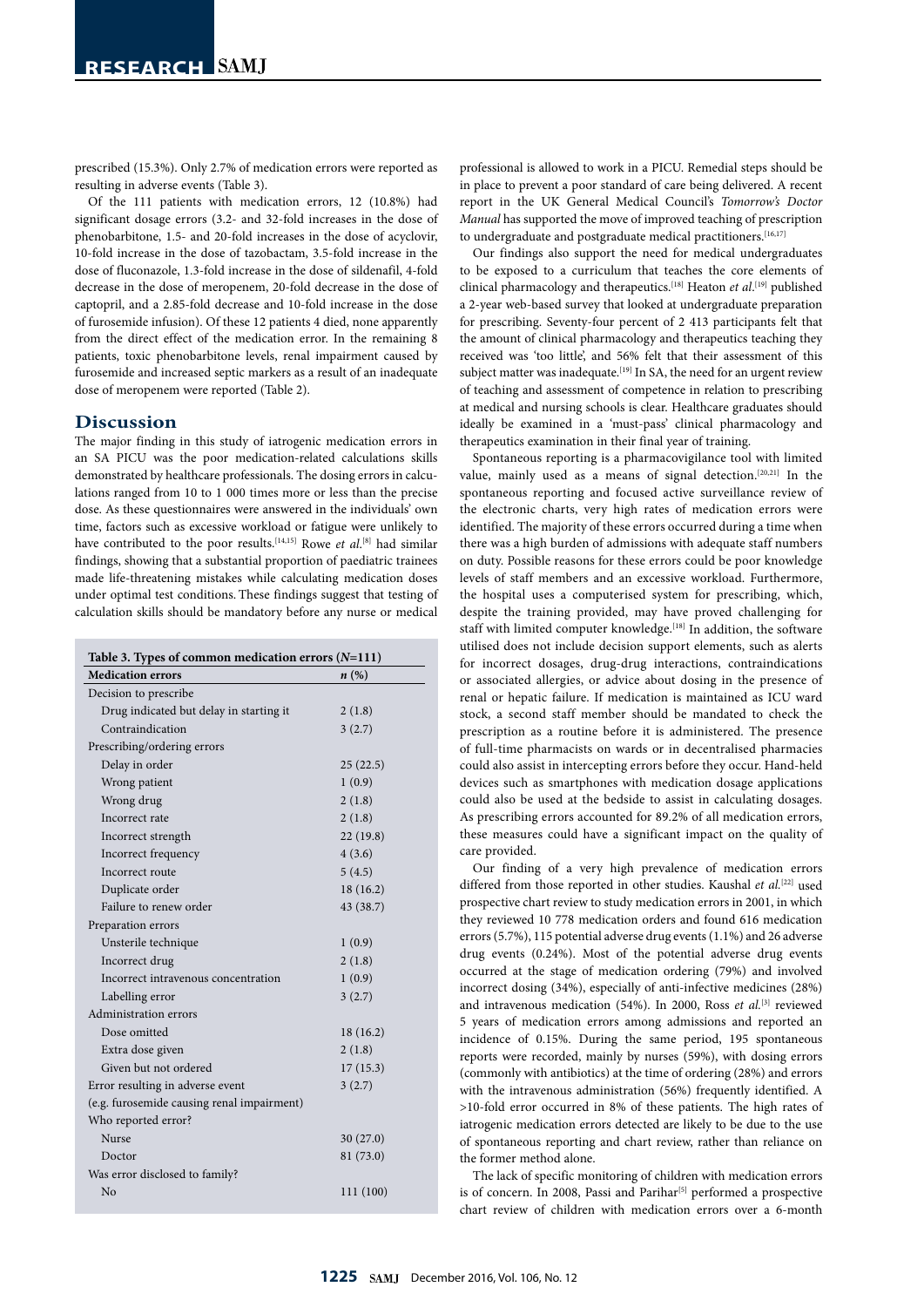

*Fig. 3. Medication process recommended by the PICU at IALCH.*

period. Almost two-thirds of the errors occurred in an ICU, with adverse effects rarely reported. These findings are similar to those in our study. Of note, in our study no parents were informed about any of the medication errors that occurred. While this is understandable given prevalent concerns around ligation, it is not acceptable. Senior clinicians should act by undertaking frequent checks for early detection and management of these errors. They should also spend time counselling parents about any errors that have been reported.

#### **Study limitations**

Our study had several limitations, including being from a single study site. The incidence of errors was estimated based on the number of admissions to the PICU over the study period and not on the number of medication orders that were issued. Administration and preparation errors may also have been missed, as there was no system in place to adequately monitor each medicine prepared or administered. The accuracy of the data generated was not checked by an independent reviewer.

### **Conclusion**

The high incidence of medication errors reported and detected in the PICU probably results from poor medication-related calculation skills and knowledge on the part of both medical and nursing professionals. All medical and nursing colleges should consider whether their undergraduate curricula adequately address the development of necessary numeracy and clinical therapeutic skills among their graduates.[23] All medical and nursing staff should have their calculation skills tested before commencing work in the PICU. Appropriate remedial steps should follow in order to reduce iatrogenic morbidity, mortality and the financial burden to the healthcare system. The complexity of the prescribing process supports the position that multiple rather than single interventions would help reduce the burden of medication errors (Fig. 3). Given the increasing burden of litigation in SA, research into these areas of healthcare is essential.

**Acknowledgements.** We thank the parents of the children enrolled into the study for granting permission for their child's data to be included. Our sincere appreciation goes to the chief executive officer of IALCH, Dr S Mtshali, and the medical manager, Dr M E L Joshua, for permission to conduct this study.

1. World Health Organization. The Importance of Pharmacovigilance - Safety and Monitoring of Medication. Geneva: WHO, 2012:4-8. http://apps.who.int/medicinedocs/en/d/Js4893e/10.html (accessed 7 November 2016).

2. Ernst FR, Grizzle AJ. Drug related morbidity and mortality: Updating the cost of illness model. J Am Pharm Assoc (Wash) 2001;41(2):192-199.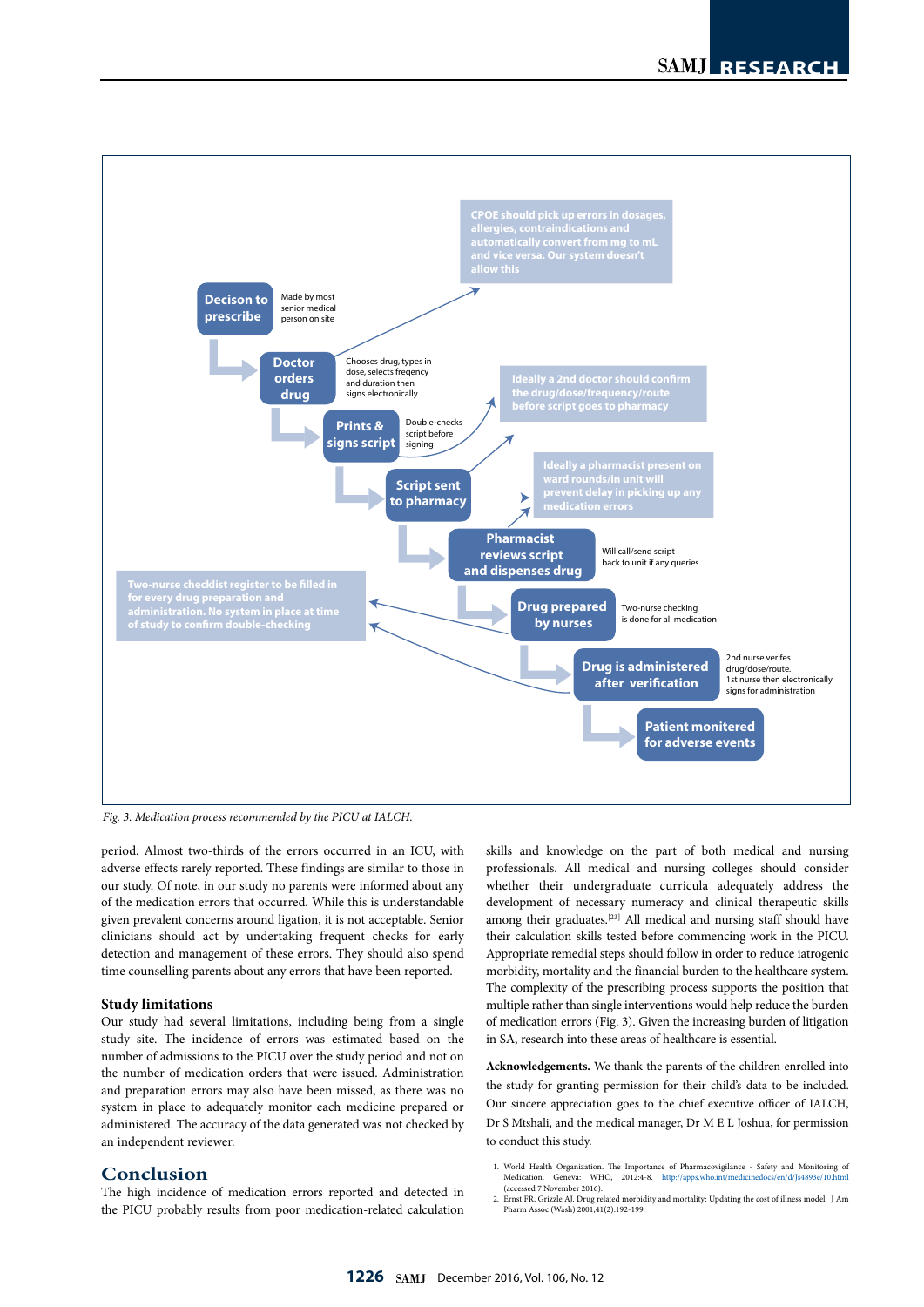- 3. Ross LM, Wallace J, Paton YJ. Medication errors in a paediatric teaching hospital in the UK: Five years
- operational experience. Arch Dis Child 2000;83(6):492-497. http://dx.doi.org/10.1136/adc.83.6.492 4. Carvalho PRA, Carvalho GC, Alievi PT, Martinbiancho J, Trotta EA. Prescription of drugs not appropriate for children in a pediatric intensive care unit. J Pediatr (Rio J) 2003;79(5):397-402. http://
- dx.doi.org/10.2223/JPED.1069 5. Passi GR, Parihar M. Medical errors in paediatric practice. Indian Pediatr 2008;45(7):586-589.
- 6. Sullivan JE, Buchino JJ. Medication errors in paediatrics the octopus evading defeat. J Surg Oncol 2004;88(3):182-188. http://dx.doi.org/10.1002/JSO.20126
- 7. Camire E, Moyen E, Stelfox HT. Clinical review: Medication errors in critical care. Can Med Assoc J 2009;180(9):936-943. http://dx.doi.org/10.1503/cmaj.080869 8. Al-Jeraisy MI, Alanazi MQ, Abolfotouh MA. Medication prescribing errors in a paediatric inpatient tertiary
- care setting in Saudi Arabia. BMC Res Notes 2011;4:294. http://dx.doi.org/10.1186/1756-0500-4-294
- 9. Vermeulen JM, van Dijk M, van der Starre C, et al. Patient safety in South Africa, PICU adverse event registration. Pediatr Crit Care Med 2014;15(5):464-470. http://dx.doi.org/10.1097/ PCC.0000000000000114
- 10. Wimler A, Louie K, Dodek P, Wong H, Ayas N. Incidence of medication errors and adverse drug events in the ICU: A systemic review. Qual Saf Health Care 2010;19(5):e7. http://dx.doi.org/10.1136/
- qshc.2008.030783 11. Wilson DG, McArtney RG, Newcomber RG, et al. Medication errors in paediatric practice: Insights from a continuous quality improvement approach. Eur J Pediatr 1998;157(9):769-774.
- 12. Rowe C, Koren T, Koren G. Errors by paediatric residents in calculating drug doses. Arch Dis Child 1998;79(1):56-58.
- 13. Shann F. Drug Doses. 15th ed. Melbourne, Australia: Intensive Care Unit, Royal Children's Hospital, 2010.
- 14. Fahrenkopf AM, Sectish TC, Barger LK, et al. Rates of medication errors among depressed and burnt out residents: Prospective cohort study. BMJ 2008;336:488. http://dx.doi.org/10.1136/ bmj.39469.763218.BE
- 15. Doherty C, McDonell C. Tenfold medication errors: 5 years' experience at a University-affiliated pediatric hospital. [Pediatrics](https://www.ncbi.nlm.nih.gov/pubmed/22473367) 2012;129(5):916-924. http://dx.doi.org/10.1542/peds.2011-2526 16. Porter E, Barcega B, Kim TY. Analysis of medication errors in simulated pediatric resuscitation by
- residents. West J Emerg Med 2014;15(4):486-490. http://dx.doi.org/10.5811/westjem.2014.2.17922 17. Maxwell S, Walley T. Teaching safe and effective prescribing in UK medical schools: A core curriculum
- for tomorrow's doctors. Br J Clin Pharmacol 2003;55(6):496-503. http://dx.doi.org/10.1046/j.1365- 2125.2003.01878.x
- 18. General Medical Council. Good practice in prescribing and managing medicine and devices. 2013. http://www.gmc-uk.org/guidance (accessed 6 November 2016).
- 19. Heaton A, Webb DJ, Maxwell SRJ. Undergraduate preparation for prescribing: The view of 2413 UK medical students and recent medical graduate. Br J Clin Pharmacol 2008;66(1):128-134. http://dx.doi. org/10.1111/j.1365-2125.2008.03197.x
- 20. Pal SN, Duncombe C, Falzon D, Olsson S. WHO strategy for collecting safety data in PUBLIC health programmes: Completing spontaneous reporting systems. Drug Saf 2013;36(2):75-81. http://dx.doi.<br>org/10.1007/s40264-012-00
- 21. Carpecken CW, Sharek PJ, Longhurst C, Pageler NM. A clinical case of electronic health record drug alert fatigue: Consequences for patient outcome. Pediatrics 2013;131(6):e1970-e1073. http://dx.doi org/10.1542/peds.2012-3252
- 22. Kaushal R, Bates D, Landigran C, et al. Medication errors and adverse drug events in paediatric
- inpatients. JAMA 2001;285(16):2114-2120. http://dx.doi.org/10.1001/jama.285.16.21141 23. Walsh KE, Kaushal R. How to avoid paediatric medication errors: A user's guide to the literature. Arch Dis Child 2005;90(7):698-702. http://dx.doi.org/10.1136/adc.2003.048827

*Accepted 26 April 2016.*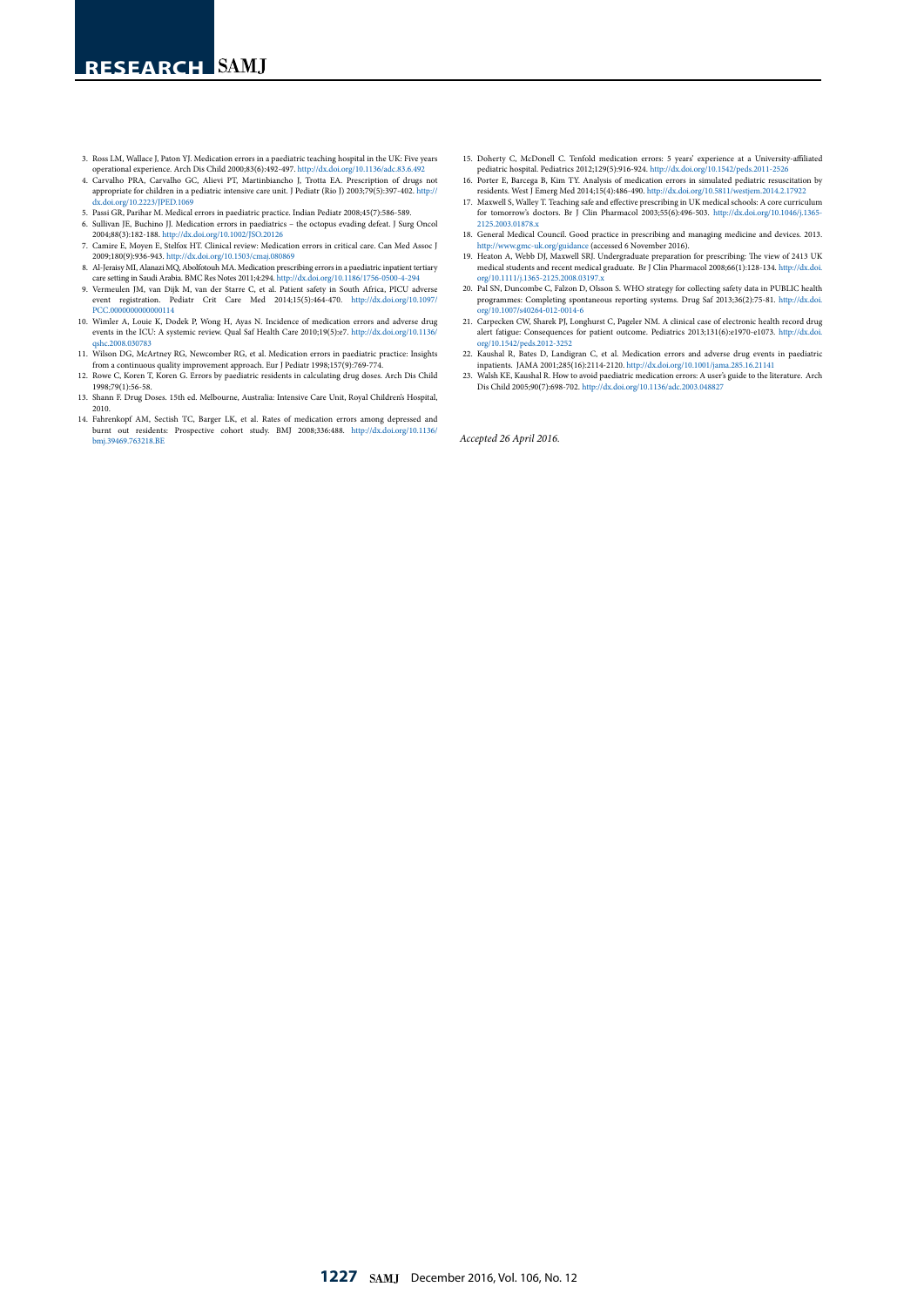# Appendix 1. Questionnaire used to test drug dose calculation skills

# This is an anonymous questionnaire.

Please make the following dose calculations. Use a calculator or any other means you use routinely. If you have any comments about any of the doses, please write in the 'comment' space.

DESIGNATION (e.g. registrar/nurse/fellow/consultant):

YEAR OF STUDY:

# DATE:

# TIME TOOK FOR YOU TO COMPLETE QUESTIONNAIRE:

1. A 3-day-old baby is treated with 25 mg of phenytoin intravenously. The ampoule contains 50 mg/mL. The baby should receive \_\_\_\_\_\_\_\_mL.

### Comment:

2. 108 mEq of potassium chloride has to be added to intravenous fluids. The ampoule contains 20 mL with a potassium concentration of 3.2 mEq/mL. You should inject \_\_\_\_\_\_ mL of the solution.

# Comment:

3. A child with hyperglycaemia has to receive 18 U of insulin. The solution contains 40 U/mL. The child should receive \_\_\_\_\_\_\_ mL.

### Comment:

4. A preterm infant is to receive 0.6 g of calcium gluconate intravenously. The solution contains 10% calcium gluconate in (10 g/100 mL) of the solution. The infant should receive  $mL$ .

### Comment:

5. A toddler is treated with 62 mg of gentamicin intravenously. The solution contains 40 mg/mL of gentamicin. The child should receive \_\_\_\_\_\_\_ mL.

# Comment:

6. A baby is treated with theophylline intravenously. The order was 25 mg. The ampoule contains 250 mg/5 mL (50 mg/mL). The baby should receive \_\_\_\_\_\_\_ mL.

# Comment: